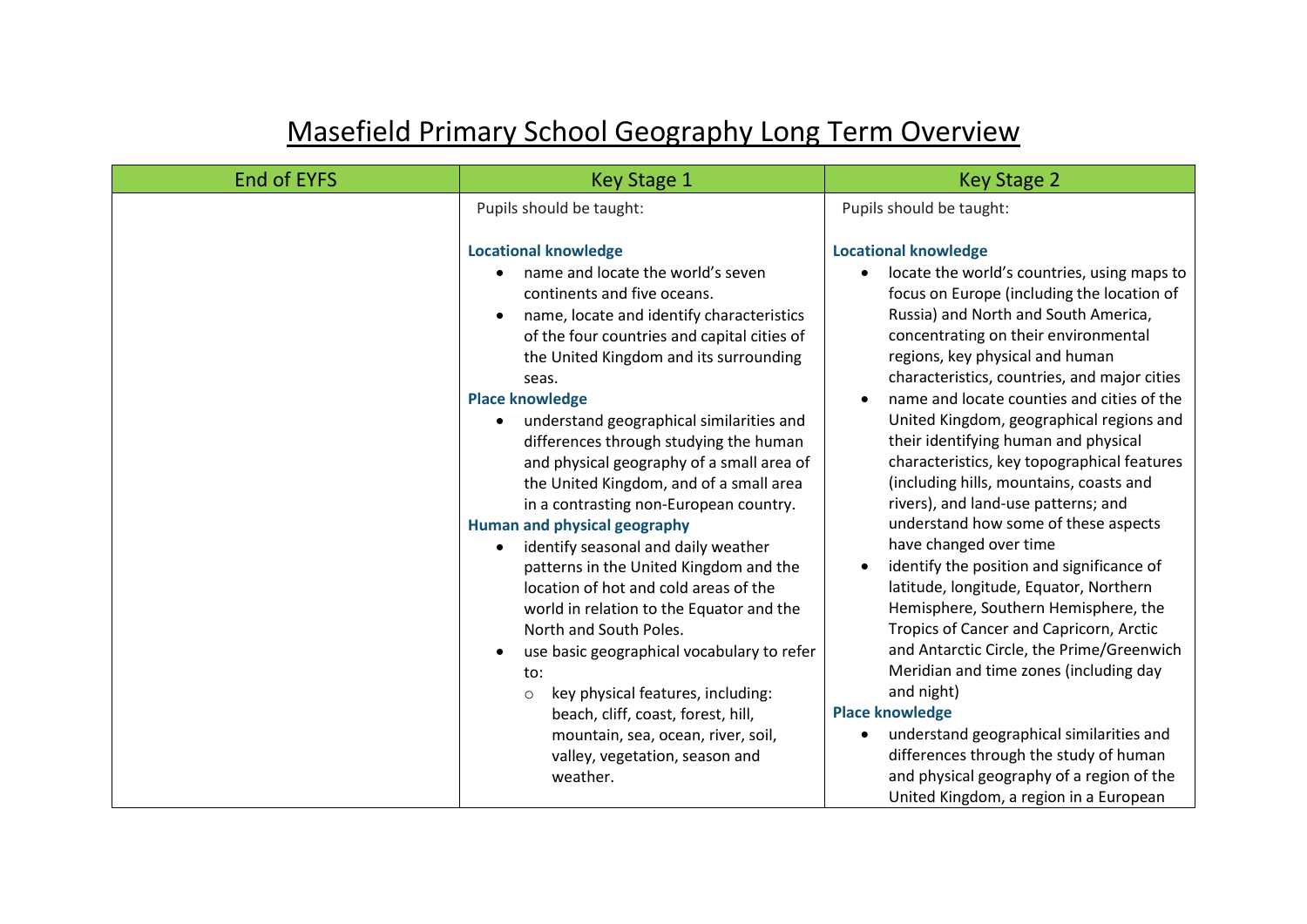| key human features, including: city,<br>$\circ$<br>town, village, factory, farm, house,<br>office, port, harbour and shop.<br><b>Geographical skills and fieldwork</b><br>use world maps, atlases and globes to                                                                                                                                                                                 | country, and a region within North or<br>South America<br><b>Human and physical geography</b><br>describe and understand key aspects of:<br>$\bullet$<br>physical geography, including:<br>$\circ$                                                                                                                                                                                                                                                                                                                                                                                                                             |  |
|-------------------------------------------------------------------------------------------------------------------------------------------------------------------------------------------------------------------------------------------------------------------------------------------------------------------------------------------------------------------------------------------------|--------------------------------------------------------------------------------------------------------------------------------------------------------------------------------------------------------------------------------------------------------------------------------------------------------------------------------------------------------------------------------------------------------------------------------------------------------------------------------------------------------------------------------------------------------------------------------------------------------------------------------|--|
| identify the United Kingdom and its<br>countries, as well as the countries,<br>continents and oceans studied at this key<br>stage.<br>use simple compass directions (North,<br>South, East and West) and locational and<br>directional language [for example, near<br>and far; left and right], to describe the<br>location of features and routes on a map.<br>use aerial photographs and plan | climate zones, biomes and<br>vegetation belts, rivers,<br>mountains, volcanoes and<br>earthquakes, and the water cycle<br>human geography, including:<br>$\circ$<br>types of settlement and land use,<br>economic activity including trade<br>links, and the distribution of<br>natural resources including<br>energy, food, minerals and water                                                                                                                                                                                                                                                                                |  |
| perspectives to recognise landmarks and<br>basic human and physical features; devise<br>a simple map; and use and construct<br>basic symbols in a key.<br>use simple fieldwork and observational<br>skills to study the geography of their<br>school and its grounds and the key<br>human and physical features of its<br>surrounding environment.                                              | <b>Geographical skills and fieldwork</b><br>use maps, atlases, globes and<br>$\bullet$<br>digital/computer mapping to locate<br>countries and describe features studied<br>use the eight points of a compass, four<br>and six-figure grid references, symbols and<br>key (including the use of Ordnance Survey<br>maps) to build their knowledge of the<br>United Kingdom and the wider world<br>use fieldwork to observe, measure, record<br>$\bullet$<br>and present the human and physical<br>features in the local area using a range of<br>methods, including sketch maps, plans and<br>graphs, and digital technologies. |  |